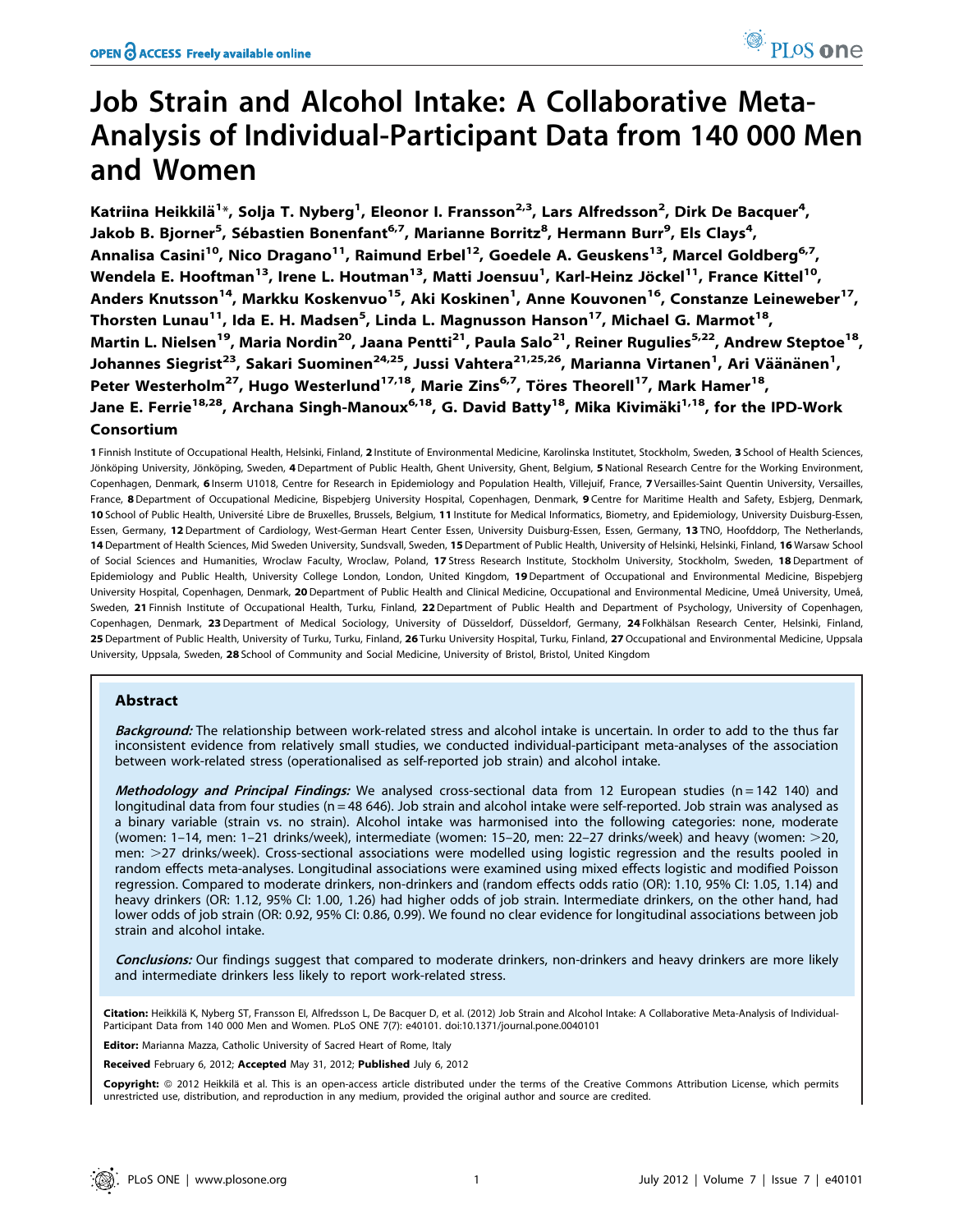Funding: The IPD-Work Consortium is supported by the EU New OSH ERA research programme (funded by the Finnish Work Environment Fund, Finland, the Swedish Research Council for Working Life and Social Research, Sweden, the German Social Accident Insurance, Germany, the Danish Work Environment Research Fund, Denmark), the Academy of Finland (grant #132944), and the BUPA Foundation (grant 22094477). The HNR was funded by the Heinz Nixdorf Foundation, Germany, German Ministry of Education and Science (BMBF) and the German Research Foundation (DFG). The German Social Accident Insurance (DGUV) supports analyses in the frame of the OSH ERA project. POLS was funded by the Ministry of Social Affairs and Employment, The Netherlands. The funders had no role in the study design, data collection and analysis, decision to publish, or preparation of the manuscript.

Competing Interests: The authors have declared that no competing interests exist.

\* E-mail: katriina.heikkila@ttl.fi

# Introduction

It has been hypothesised that stress in general and work-related stress in particular influence people's alcohol drinking habits and that work-related stress is associated with heavy drinking [1]. Bidirectional mechnisms for this association have been suggested. On one hand, people may use alcohol in an attempt to relieve stress at work [2,3]; on the other hand, excessive alcohol intake is likely to reduce efficiency at work, thus possibly leading to or increasing work-related stress [4]. However, many other factors, such as genetic and epigenetic background as well as learned and cultural drinking behaviours, are likely to influence the relationship between alcohol intake and stress at work [5,6]. Therefore, the extent to which work-related stress and alcohol intake are linked at population level remains unclear.

To date, the findings from epidemiological studies of the associations between alcohol intake and work-related stress have differed in direction and magnitude in subgroups of participants [7,8,9,10,11]. An important limitation of existing studies is that none thus far has been large enough to detect small or moderate associations or examine the associations of work-related stress and alcohol intake using high resolution categories of this behaviour. Public health guidelines in many countries suggest that consuming more than approximately 14 (for women) or 21 (for men) drinks per week confers significant risk to health [12,13,14,15]. However, findings from recent meta-analyses suggest that the threshold for harmful drinking may be somewhat higher, with some adverse health effects of alcohol consumption becoming evident in women and men who drink more than approximately 20 or 27 drinks a week, respectively [16,17,18]. However, it is currently not known what threshold of alcohol intake is related, or relevant, to work stress.

In order to better understand the relationship between alcohol drinking and stress at work, we undertook individual-participant meta-analyses of the association between work-related stress and alcohol intake. We used a large set of data pooled from 12 independent European studies with a common measure of work stress, job strain [1,19]. In this large dataset, we were able to split alcohol intake into more categories than previous studies and examine the associations of alcohol intake and work stress in sociodemographic subgroups.

# Methods

# Studies and Participants

We conducted individual-level meta-analyses using pooled data from 12 independent studies conducted between 1985 and 2008 in Belgium, Denmark, Finland, France, Germany, the Netherlands, Sweden and the UK. The studies are a part of the ''Individualparticipant-data Meta-analysis of Working Populations'' (IPD-Work) Consortium, which was established at the annual Four Centers Meeting in London, November 8, 2008. A pre-defined two-stage data acquisition protocol was used. The first stage involved the acquisition and harmonisation of baseline data on work stress as well as socio-demographic and lifestyle factors. The second stage involves the acquisition and analysis of disease outcomes. Our meta-analyses were based on the first stage crosssectional data and were thus conducted before any linkage to disease data.

Details of the design and participants of the studies included in our meta-analyses have been published previously [20] and are described in Appendix S1. Data from the following studies were used: Belstress, Danish Work Environment Cohort Study (DWECS), Finnish Public Sector Study (FPS), Health and Social Support (HeSSup), Heinz Nixdorf Recall study (HNR), Intervention Project on Absence and Well-being (IPAW), Permanent Onderzoek Leefsituatie (POLS), Burnout, Motivation and Job Satisfaction study (Danish acronym PUMA), Whitehall II and Work Lipids and Fibrinogen (WOLF) Norrland and Stockholm. Participants with complete data on job strain, alcohol intake, age, sex and socioeconomic position were included in the analyses (Table 1).

We estimated cross-sectional associations between alcohol intake and work stress in 12 studies comprising 142 140 individuals (mean age: 44.0 years). In addition, the associations of alcohol intake and job strain in socio-demographic subgroups were investigated in studies in which we had access to individual-level data ( $n = 116$  240; Figure S1). Longitudinal associations of alcohol intake and job strain were examined using individual-level repeated measurements data from four studies, in which these data were available ( $n = 48,646$ ; Figure S1).

#### Ethical Approval

Each constituent study in the IPD-Work consortium was approved by the relevant local or national ethics committees and all participants gave informed consent to take part. Details of the ethical approval are provided in Appendix S1.

#### Ascertainment of Alcohol Intake

Alcohol intake was ascertained from questions on the total number of alcoholic drinks, by type of drink, which the participants consumed in a week. One drink was defined as approximately equivalent to one unit or one glass of alcoholic drink or 10 g of ethanol. Participants were categorised according to their alcohol intake as follows: non-drinkers, moderate drinkers (women: 1–14 drinks/week, men: 1–21 drinks/week), intermediate drinkers (women: 15–20 drinks/week, men: 22–27 drinks/week) and heavy drinkers (women:  $>= 21$  drinks/wk, men:  $>= 28$ drinks/week). The lower limit for intermediate drinking is the upper limit of healthy alcohol consumption according to public health guidelines in many countries [12,13,14,15]. The lower limit for heavy drinking is based on an empirically estimated threshold at which the beneficial health effects of alcohol turn to an increased risk adverse effects, such as type-2 diabetes, liver cirrhosis and death [16,17,18,21]. Previous analyses in the FPS (the largest study in the current meta-analysis) showed that in this study individuals reporting heavy drinking had 4.27 (95% CI: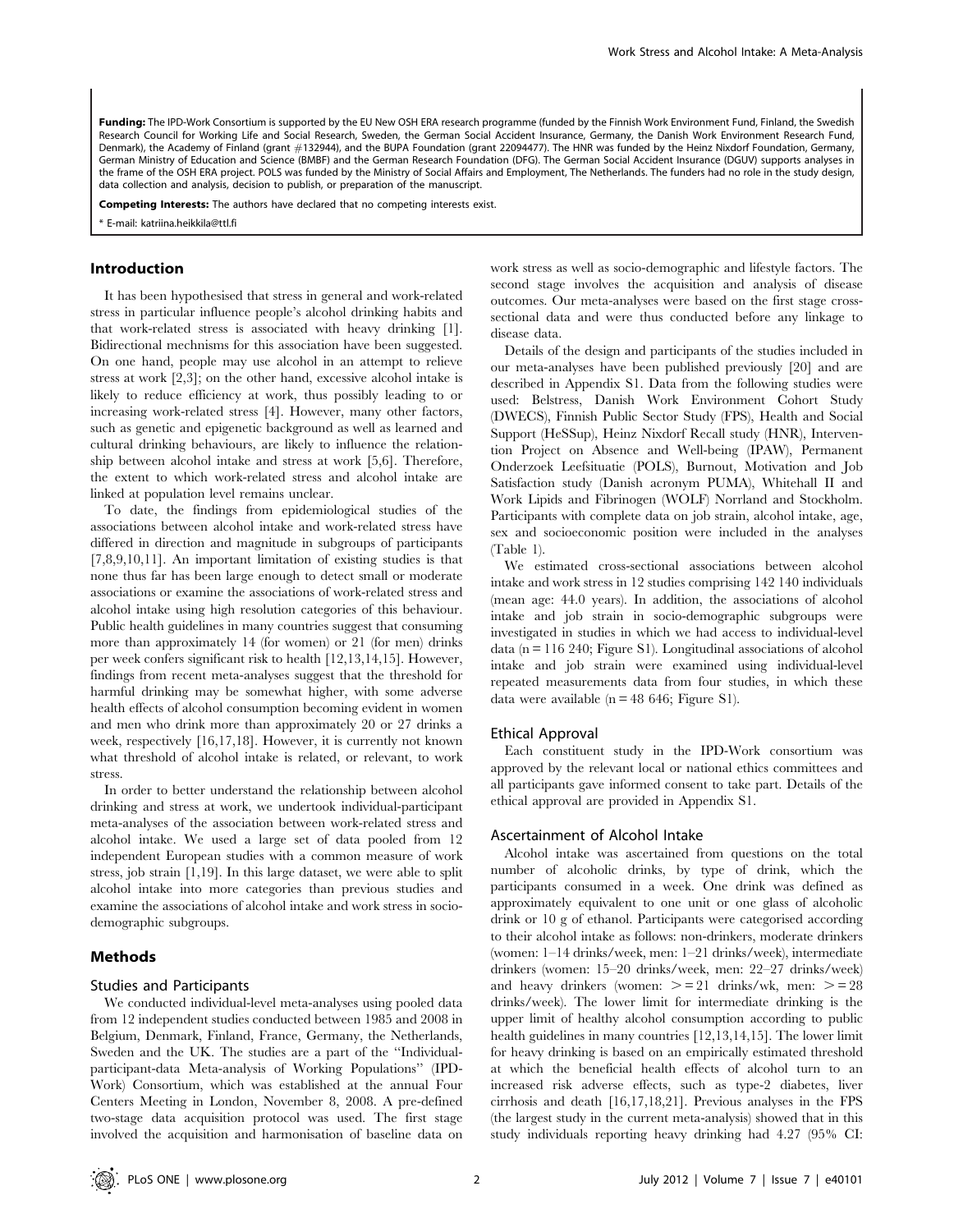| Study' (country)              | N participants <sup>2</sup> | N (%) female  | Age: mean (SD) range | strain        | N (%) with job % none/moderate/intermediate/<br>heavy drinkers <sup>2</sup> |
|-------------------------------|-----------------------------|---------------|----------------------|---------------|-----------------------------------------------------------------------------|
| Belstress (Belgium)           | 20 732                      | 4 850 (23.4)  | 45.5 (5.9) 33-61     | 3 880 (18.7)  | 19.1/59.0/7.4/14.5                                                          |
| DWECS (Denmark)               | 5 5 6 4                     | 2603(46.8)    | 41.8 (11.0) 18-69    | 1 236 (22.2)  | 56.0/38.4/0/5.6                                                             |
| <b>FPS (Finland)</b>          | 45 807                      | 36 990 (80.8) | 44.6 (9.4) 17-65     | 7 384 (16.1)  | 13.6/76.1/3.9/6.4                                                           |
| Gazel (France)                | 11 052                      | 3 021 (27.3)  | 50.3 (3.0) 43-58     | 1 590 (14.4)  | 12.0/69.7/7.1/11.2                                                          |
| HeSSup (Finland)              | 16 431                      | 9 121 (55.5)  | 39.6 (10.2) 43-58    | 2 876 (17.5)  | 13.7/76.4/5.0/5.0                                                           |
| HNR (Germany)                 | 1798                        | 736 (40.9)    | 53.4 (5.0) 45-73     | 218 (12.2)    | 20.7/59.4/6.4/13.4                                                          |
| IPAW (Denmark)                | 1 981                       | 1318(66.5)    | 41.2 (10.5) 18-68    | 343 (17.3)    | 17.1/76.0/3.9/3.0                                                           |
| POLS (the Netherlands)        | 16 548                      | 5 949 (35.9)  | 39.1 (11.4) 15-85    | 2548 (15.4)   | 8.0/83.7/7.2/1.1                                                            |
| PUMA (Denmark)                | 1 807                       | 1 490 (82.5)  | 42.6 (10.2) 18-69    | 273(15.1)     | 16.9/76.9/4.4/1.9                                                           |
| Whitehall II (United Kingdom) | 10 285                      | 3 399 (33.1)  | 44.4 (6.1) 34-56     | 1 441 (14.0)  | 19.0/65.4/5.6/9.9                                                           |
| <b>WOLF Norrland (Sweden)</b> | 4 5 9 7                     | 760 (16.5)    | 44.0 (10.3) 19-65    | 585 (12.7)    | 6.4/87.6/2.9/3.1                                                            |
| WOLF Stockholm (Sweden)       | 5 5 3 8                     | 2 402 (43.4)  | 41.5 (11.0) 19-70    | 886 (16.0)    | 3.8/87.9/3.5/4.8                                                            |
| All                           | 142 140                     | 72 629 (51.1) | 44.0 (8.7), 15-85    | 23 260 (16.4) | 14.5/72.4/5.1/8.0                                                           |

Table 1. Participant and study summary.

SD: standard deviation.

<sup>1</sup>Study acronyms: DWECS: Danish Work Environment Cohort Study; FPS: Finnish Public Sector Study; HeSSup: Health and Social Support; HNR: Heinz Nixdorf Recall study; IPAW: Intervention Project on Absence and Well-being; POLS: Permanent Onderzoek Leefsituatie; PUMA: Burnout, Motivation and Job Satisfaction study; WOLF: Work Lipids and Fibrinogen. <sup>2</sup> Participants with complete data on job strain, age, sex and socioeconomic position.

Moderate drinking (women: 1–14 drinks/week, men: 1–21 drinks/week); intermediate drinking (women: 15–20 drinks/week, men: 22–27 drinks/week); heavy drinking (women:  $> = 21$  drinks/wk, men:  $> = 28$  drinks/week).

doi:10.1371/journal.pone.0040101.t001

2.55. 7.15) times as high 5-year risk of death from alcohol-related causes, compared to those who did not report heavy alcohol use [22].

#### Ascertainment of Work Stress

Work stress was operationalised as job strain and defined as high job demands and low job control [1]. Job strain was ascertained in all studies using sets of questions from the Job Content Questionnaire (JCQ) and Demand-Control Questionnaire (DCQ) [1,19]. A description of the questionnaires and job demand and job control scales in the IPD-Work Consortium studies is provided elsewhere [23]. Mean response score for job demands items and mean response score for job control items were calculated for each participant. Job strain was defined as having a high demands score  $($ >study-specific median score) and a low  $control score (\leq study-specific median score)$ . All other combinations of job demands and job control, including the values equal to the median value, were assigned to the no strain category. Participants with missing data on more than half of the job demands or job control items  $(n = 1 523, 1%)$  were excluded.

#### Covariates

Information on sex and age was obtained from population registries or baseline interview with the participant (in DWECS, FPS, Gazel, HNR, IPAW, PUMA, WOLF Norrland and WOLF Stockholm) or from a participant-completed questionnaire (in Belstress, HeSSup, POLS and Whitehall II). Sex was modelled as a binary and age as a continuous variable (years). Socioeconomic position was defined based on occupational title obtained from employers' or other registries (in DWECS, FPS, Gazel, IPAW and PUMA) or participant-completed questionnaires (in Belstress, HeSSup, HNR, POLS, Whitehall II, WOLF Norrland and WOLF Stockholm). In HeSSup socioeconomic position was defined based on the participant's self-reported highest educational qualification. Socioeconomic position was categorised in all (e.g. registered nurses, technicians) or high (e.g. teachers, physicians). Participants who were self-employed or who had missing data on job title were included in the analyses in the "other" socioeconomic position category ( $n = 1$  109, 0.8%).

studies as low (e.g. cleaners, maintenance workers), intermediate

#### Statistical Analyses

We used individual-level data provided by the investigators in Belstress, FPS, Gazel, HeSSup, HNR, Whitehall II, WOLF Norrland and WOLF Stockholm studies. Some groups of investigators (in DWECS, IPAW, POLS and PUMA) undertook the statistical analyses themselves according to instructions from the IPD-Work analytical team and provided the IPD-Work team with the study-specific results.

For our main analyses, we used a two-stage meta-analytical approach because we had access to individual-level data from eight studies and aggregate data from four studies (DWECS, IPAW, POLS and PUMA). Logistic regression models were used to estimate study-specific associations between alcohol intake and job strain alcohol intake and the resulting estimates and their standard errors were pooled using fixed effect and random effects meta-analyses [24,25,26]. We quantified heterogeneity in the effect estimates using the  $I^2$  statistic, which indicates the proportion of the total variation in the estimates that is due to between-studies variation [27]. In addition, we used a one-stage meta-analytical approach, pooling the available individual-level data into one dataset, to investigate exposure-covariate interactions and longitudinal associations because this approach provides a flexible way of investigating individual-level interactions [26,28,29,30]. One-stage analyses were conducted using mixed effects logistic regression, with the study as the random effect. Interactions were investigated by stratifying the models for sex, age group and socioeconomic position, and tested by including an interaction term (alcohol\*covariate) in the model that also contained the main effects. Longitudinal associations were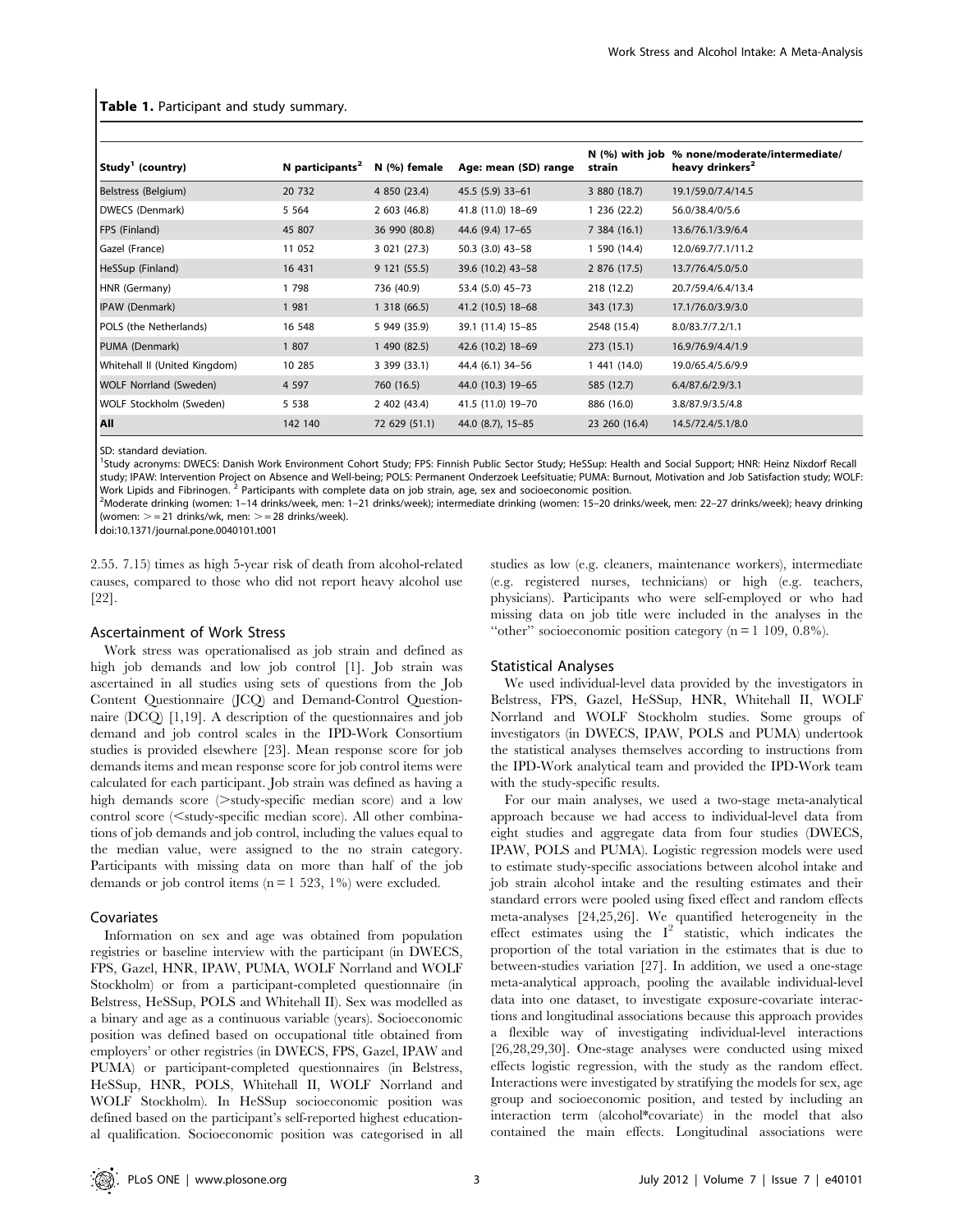examined using mixed effects logistic regression with study as the random effect when the outcomes were rare, and modified Poisson regression with robust standard errors and study as the clustervariable when the outcomes were not rare [31].

All meta-analyses and statistical analyses in the pooled individuallevel data were performed using Stata SE 11.0 (Stata Corporation, College Station, Texas, USA). In POLS the study-specific analyses were undertaken by the study team using SPSS 17 (SPSS Inc., Chicago, Illinois, USA) and in, DWECS, IPAW and PUMA using SAS 9 (SAS Institute Inc., Cary, North Carolina, USA).

#### Results

# Alcohol Intake and Job Strain

The characteristics of participants included in our analyses are shown in Table 1. Of the 142 140 participants, 23 260 (16.4%) reported job strain, 20 547 (14.5%) were non-drinkers, 102 905 (72.4%) moderate drinkers, 7 299 (5.1%) intermediate drinkers and 11 389 (8.0%) heavy drinkers.

A meta-analysis of alcohol intake and job strain is shown in Figure 1. Random effects meta-analyses were considered to be the most appropriate approach and the results from these will be described throughout this article, though fixed effect estimates are shown in figures for comparison. Compared to moderate drinkers, non-drinkers had, on average, higher odds of job strain (age, sex and socioeconomic position -adjusted random effects odds ratio (OR): 1.10, 95% CI: 1.05, 1.14). Intermediate drinkers (those consuming more alcohol than is advised healthy in many countries but less than what is associated with the risk of severe disease outcomes), on the other hand, had lower odds of job strain than moderate drinkers (random effects OR: 0.92, 95% CI: 0.86, 0.99). Compared to moderate drinkers, the odds of job strain in heavy drinkers were higher (random effects OR: 1.12, 95% CI (1.00,

1.26). We observed little heterogeneity in the effect estimates among non-drinkers and intermediate drinkers and the random effects and fixed effect ORs in these groups were identical or nearly identical. By contrast, the effect estimates among heavy drinkers were heterogeneous  $(I^2:61.9\%)$ . The study-specific effect estimates are shown in Figure S2. We explored whether additional adjustment for tobacco smoking influenced our effect estimates in the studies in which we had access to individual-level data. However, the results additionally adjusted for tobacco smoking were nearly identical to our main findings: the random effects ORs for job strain among non-, intermediate and heavy drinkers were 1.10 (95% CI: 10.5, 1.15), 0.93 (95% CI: 0.84, 1.01), and 1.10 (95% CI: 1.00, 1.21), respectively.

We investigated access to individual-level data in the IPD-Work Consortium as a possible source of heterogeneity by stratifying our meta-analyses by the availability of individual-level data (Figure S3). Overall, the pooled effect estimates from the studies in which we had no access to individual-level data were less precisely estimated than those from the studies which had these data available but differences in the effect sizes were generally small.

#### Stratified Analyses in Socio-demographic Subgroups

The findings from the meta-analysis stratified by demographic covariates (sex, age and socioeconomic position) and based on individual-level data are shown in Table S1. The association of intermediate drinking with job strain were similar in men and women but the associations between non-drinking and heavy drinking with job strain were stronger in men than in women. The lower odds of job strain in intermediate drinkers were particularly prominent in intermediate drinkers aged 50 or older. The odds of job strain varied according to socioeconomic position but we observed no clear pattern in this variation.



Odds Ratio (95% CI)

Figure 1. Association of alcohol intake and job strain (adjusted for age, sex and socioeconomic position) (N = 142 140). doi:10.1371/journal.pone.0040101.g001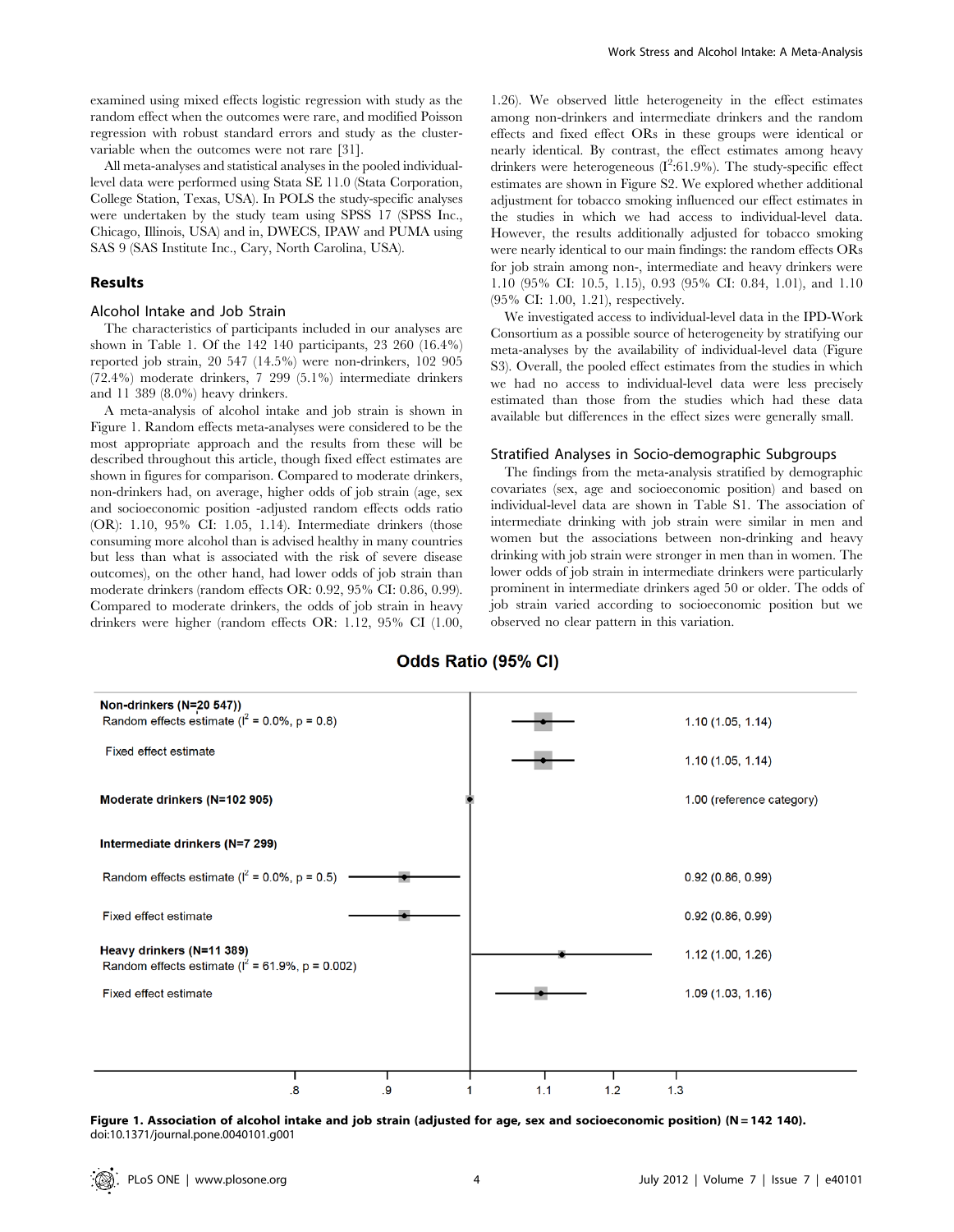Table 2. Longitudinal associations between job strain and taking up excessive drinking<sup>1</sup> among baseline moderate and nondrinkers (n = 43 665)<sup>2</sup>.

| <b>Exposure</b>                      | N participants | N (%) taking up excessive<br>drinkina <sup>1</sup> | OR (95% CI) <sup>3</sup> for taking up excessive drinking by<br>follow-up |
|--------------------------------------|----------------|----------------------------------------------------|---------------------------------------------------------------------------|
| Job strain at baseline               |                |                                                    |                                                                           |
| No                                   | 36 389         | 2 130 (5.8)                                        | 1 (reference category)                                                    |
| <b>Yes</b>                           | 6 9 7 6        | 332(4.8)                                           | 0.90(0.79, 1.01)                                                          |
| Job strain at baseline and follow-up |                |                                                    |                                                                           |
| No and no                            | 32 867         | 1973(5.9)                                          | 1 (reference category)                                                    |
| No and yes                           | 3 8 2 2        | 187 (4.9)                                          | 0.89(0.76, 1.01)                                                          |
| Yes and no                           | 4 1 1 7        | 197 (4.8)                                          | 0.87(0.75, 1.01)                                                          |
| Yes and yes                          | 2 8 5 9        | 135(4.7)                                           | $0.91$ (0.76, 1.09)                                                       |

<sup>1</sup> Excessive drinker: an individual who drinks more than recommended amounts of alcohol (intermediate or heavy drinker).

<sup>2</sup>Studies and follow-up times: Belstress (4–7 years), FPS (2–4 years), HeSSup (5 years) and Whitehall II (3–9 years.).

<sup>3</sup>Odds ratios (ORs) from a mixed effects logistic model, adjusted for baseline age, sex and baseline socioeconomic position, with study as the random effect. doi:10.1371/journal.pone.0040101.t002

#### Longitudinal Analyses of Alcohol Intake and Job Strain

Longitudinal analyses were based on pooled data with repeated measurements from Belstress, FPS, HeSSup and Whitehall II. The longitudinal associations between job strain at baseline and taking up excessive drinking (i.e. becoming an intermediate or heavy drinker) by follow-up among baseline non-drinkers and moderate drinkers are presented in Table 2. The associations of excessive drinking at baseline and job strain at follow-up (among baseline excessive drinkers) are shown in Table 3. There was no clear evidence for associations between either job strain at baseline and taking up excessive drinking by follow-up or excessive drinking at baseline and job strain at follow-up. Associations of alcohol intake at baseline and job strain at follow-up, stratified by baseline job strain, are shown in Table 4. Generally, alcohol intake at baseline was not associated with moving from the no strain to the strain category or vice versa between baseline and follow-up. However, compared to baseline moderate drinkers, baseline non-drinkers who reported no strain at baseline were more likely to develop job strain by follow-up (OR for strain at follow-up: 1.14, 95% CI: 1.04, 1.25).

# Discussion

In our pooled analyses of data from 12 European studies, individuals who reported abstaining from alcohol were 10% more likely to experience job strain than those who reported drinking moderate amounts. Compared to moderate drinkers, intermediate drinkers were 8% less likely and heavy drinkers were 12% more likely to report job strain, although the latter association was imprecisely estimated.

Our finding that non-drinkers were more likely to report job strain than moderate drinkers is difficult to interpret because the non-drinkers are a heterogeneous group. In addition to lifelong abstainers who choose not to drink alcohol for religious or conscience reasons, this group is likely to include individuals who do not drink alcohol because of previous alcohol addiction or ill health, both of which may also be associated with work-related stress. Further research would be needed to examine the role of these factors. There are several biological mechanisms that could explain the observed lower odds of job strain in intermediate drinkers (individuals drinking more than recommended amounts of alcohol but less than heavy drinkers) when compared to moderate drinkers. Ethanol can produce positive mood states with stress-relieving effects through the activation of the endocannabinoid system CB1 receptors and  $\mu$ /ð-opioid receptors [3]. A similar mechanism could explain the heavy drinkers' higher odds of job strain when compared to moderate drinkers', if heavy alcohol intake is an attempt to relieve work-related stress [3] or if reduced efficiency at work, relating to heavy alcohol intake, induces the

Table 3. Longitudinal associations between job strain and reducing alcohol intake to moderate or no alcohol, among baseline excessive drinkers  $(n = 4 981)^{12}$ .

| <b>Exposure</b>                      | N participants | N (%) reducing alcohol intake | OR (95% CI) <sup>2</sup> reducing alcohol intake |
|--------------------------------------|----------------|-------------------------------|--------------------------------------------------|
| Job strain at baseline               |                |                               |                                                  |
| No                                   | 4 3 2 1        | 689 (39.1)                    | 1 (reference category)                           |
| Yes                                  | 660            | 273 (41.4)                    | 1.91 (0.76, 1.08)                                |
| Job strain at baseline and follow-up |                |                               |                                                  |
| No and no                            | 3 9 5 1        | 1 520 (38.5)                  | 1 (reference category)                           |
| No and yes                           | 370            | 169 (45.7)                    | 1.15(0.93, 1.43)                                 |
| Yes and no                           | 424            | 174 (41.0)                    | $0.94$ (0.76, 1.15)                              |
| Yes and yes                          | 236            | 99 (42.0)                     | $0.89$ (0.68, 1.18)                              |

<sup>1</sup> Excessive drinker: an individual who drinks more than recommended amounts of alcohol (intermediate or heavy drinker).

<sup>2</sup>Studies and follow-up times: Belstress (4–7 years), FPS (2–4 years), HeSSup (5 years) and Whitehall II (3–9 years.).

<sup>3</sup>Odds ratios (ORs) from a mixed effects logistic model, adjusted for baseline age, sex and baseline socioeconomic position, with study as the random effect. doi:10.1371/journal.pone.0040101.t003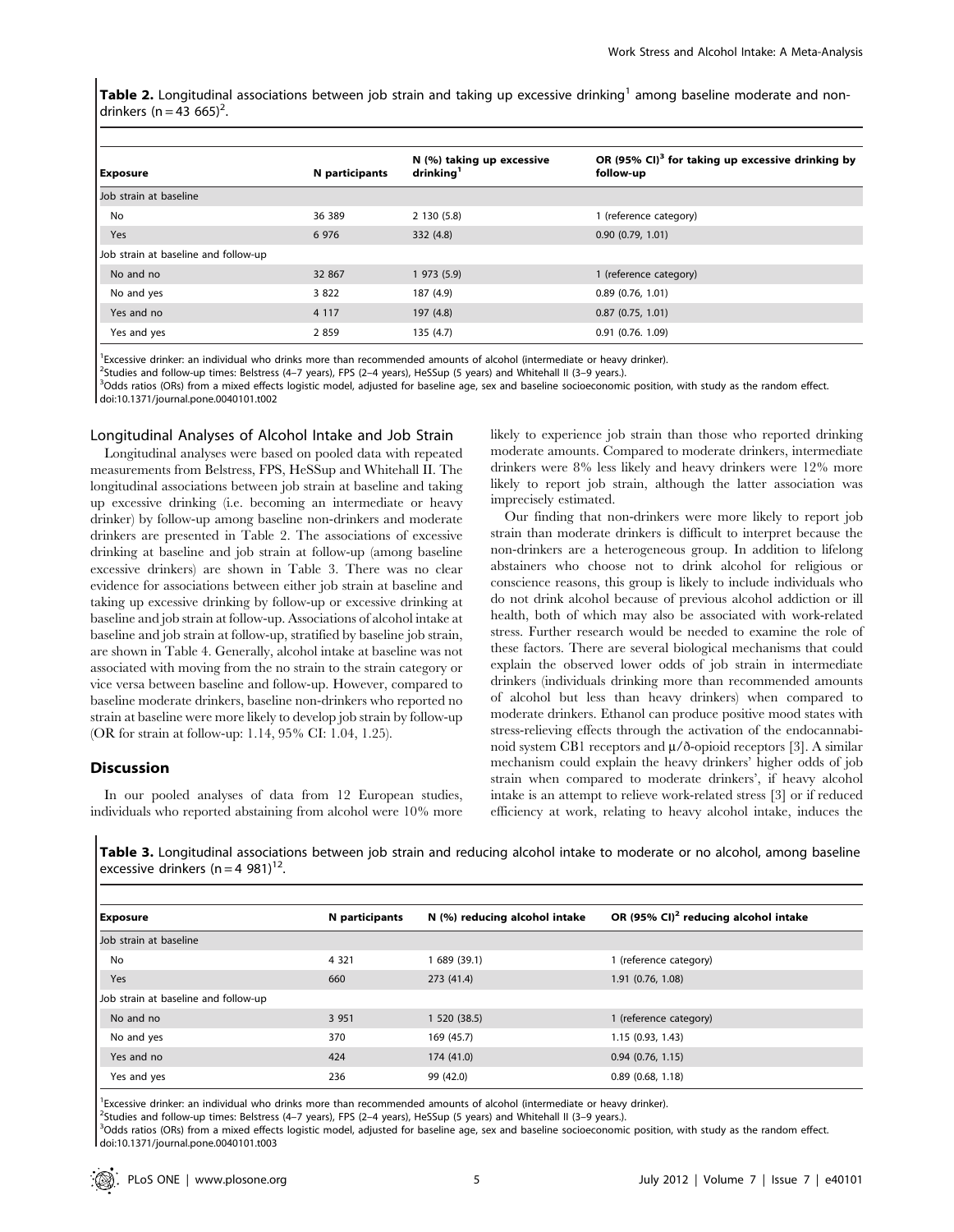Table 4. Associations of alcohol intake at baseline and job strain at follow-up, stratified by baseline job strain (n = 48 646)<sup>1</sup>.

| Population by baseline exposure          | N participants | N (%) developing job strain      | OR (95% CI) <sup>2</sup> for job strain at follow-up     |
|------------------------------------------|----------------|----------------------------------|----------------------------------------------------------|
| No job strain at baseline $(N = 41 010)$ |                |                                  |                                                          |
| Non-drinker                              | 5 5 0 3        | 713 (13.0)                       | 1.14 (1.04, 1.25)                                        |
| Moderate drinker                         | 31 186         | 3 109 (10.0)                     | 1 (reference category)                                   |
| Intermediate drinker                     | 1 7 3 1        | 143 (8.3)                        | 0.94(0.79, 1.12)                                         |
| Heavy drinker                            | 2 5 9 0        | 227(8.8)                         | 0.97(0.84, 1.12)                                         |
|                                          |                | N (%) no job strain at follow-up | IRR (95% CI) <sup>3</sup> for no job strain at follow-up |
| Job strain at baseline ( $N = 7$ 636)    |                |                                  |                                                          |
| Non-drinker                              | 1 2 7 5        | 715 (56.1)                       | 0.97(0.911.03)                                           |
| Moderate drinker                         | 5 701          | 3 402 (59.7)                     | 1 (reference category)                                   |
| Intermediate drinker                     | 247            | 159 (64.4)                       | 1.06 (1.00, 1.13)                                        |
| Heavy drinker                            | 413            | 265(63.2)                        | 1.07(1.01, 1.13)                                         |

<sup>1</sup>Studies and follow-up times: Belstress (4-8 years), FPS (2-4 years), HeSSup (5 years) and Whitehall II (3-9 years).

<sup>2</sup>Odds ratios (ORs) from a mixed effects logistic model, adjusted for baseline age, sex and baseline socioeconomic position, with study as the random effect.<br><sup>3</sup>Incidence rate ratios (IPPs) from a modified Poisson model, <sup>3</sup>Incidence rate ratios (IRRs) from a modified Poisson model, adjusted for baseline age, sex and baseline socioeconomic position, with robust standard errors and study as the cluster variable.

doi:10.1371/journal.pone.0040101.t004

experience of work-related stress [4]. However, the cross-sectional associations observed in our meta-analyses were generally small and there was no clear evidence of longitudinal associations between alcohol intake and work stress.

The strengths of our investigation were that it was based on a large set of individual-level data, and as far as we are aware, is the largest study of alcohol intake and work stress to date. Thus, we were able to provide more precise estimates of the association between job strain and alcohol intake than has been possible before [7,8,9,10,11]. A major advantage of individual-participant metaanalysis of published as well as unpublished data, such as ours, is that it usually provides a larger sample size than individual studies and minimises publication bias, which can influence the findings of literature-based meta-analyses [32]. Work stress was defined in all studies using a widely used and accepted measure, job strain [19]. However, the job strain measure has been criticised as a measure of stress because it is based on assessment of the attributes of the job (demands and control) and not direct questions on whether the respondent experiences these or other aspects of their job as stressful. The participants' alcohol intake was self-reported in all the studies and it is likely that some misclassification of alcohol intake has influenced our findings, as under-reporting of alcohol intake is common in population-based studies [33,34] and might be particularly frequent among heavy drinkers. Also, non-drinkers in our analyses included both lifetime abstainers and individuals who have drunk alcohol previously but stopped drinking by the time they participated in the study. Thus, some misclassification of alcohol intake may have influenced our study-specific estimates of the association between work stress and alcohol intake, and introduced heterogeneity to our meta-analyses. It is also possible that some of our findings have been influenced by residual confounding from unmeasured confounders, such as mood disorders, personality, addiction, or proneness to addictive behaviour [35,36,37,38]. Also, our findings were based on European participants, which may limit their generalisability to other populations.

#### Conclusions

Our findings suggest that compared to moderate drinkers, nondrinkers and heavy drinkers are more likely to report work stress.

Intermediate drinkers (individuals who drink more than moderate amounts but not excessively so) were less likely to report work stress than moderate drinkers. We found no clear evidence for longitudinal associations between self-reported alcohol intake and work stress.

### Supporting Information

Figure S1 Studies and participants included in the analyses.

(DOC)

Figure S2 Associations of alcohol intake and job strain (adjusted for age, sex and socioeconomic position). (DOC)

Figure S3 Associations of alcohol use and job strain, stratified by the availability of individual-level data (adjusted for age, sex and socioeconomic position). (DOC)

Table S1 Associations of alcohol intake and work job strain in demographic subgroups $^{\rm l}$ . (DOC)

Appendix S1 Study design and recruitment of participants in the 12 European studies included in our individual-participant meta-analyses of alcohol intake and work stress.

(DOC)

#### Author Contributions

Analyzed the data: KH STN MK. Contributed reagents/materials/ analysis tools: KH STN EIF LA DDB JBB SB MB HB EC AC ND RE GAG MG WEH ILH MJ KHJ FK AK MK A. Koskinen A. Kouvonen CL TL IEHM LLMH MGM MLN MN JP PS RR AS JS SS JV MV AV PW HW MZ TT MH JEF ASM GDB MK. Wrote the paper: KH STN EIF LA DDB JBB SB MB HB EC AC ND RE GAG MG WEH ILH MJ KHJ FK AK MK A. Koskinen A. Kouvonen CL TL IEHM LLMH MGM MLN MN JP PS RR AS JS SS JV MV AV PW HW MZ TT MH JEF ASM GDB MK. Wrote the first draft: KH STN MK. Designed the study, generated hypothoses, and interpreted the data: KH STN EIF LA DDB